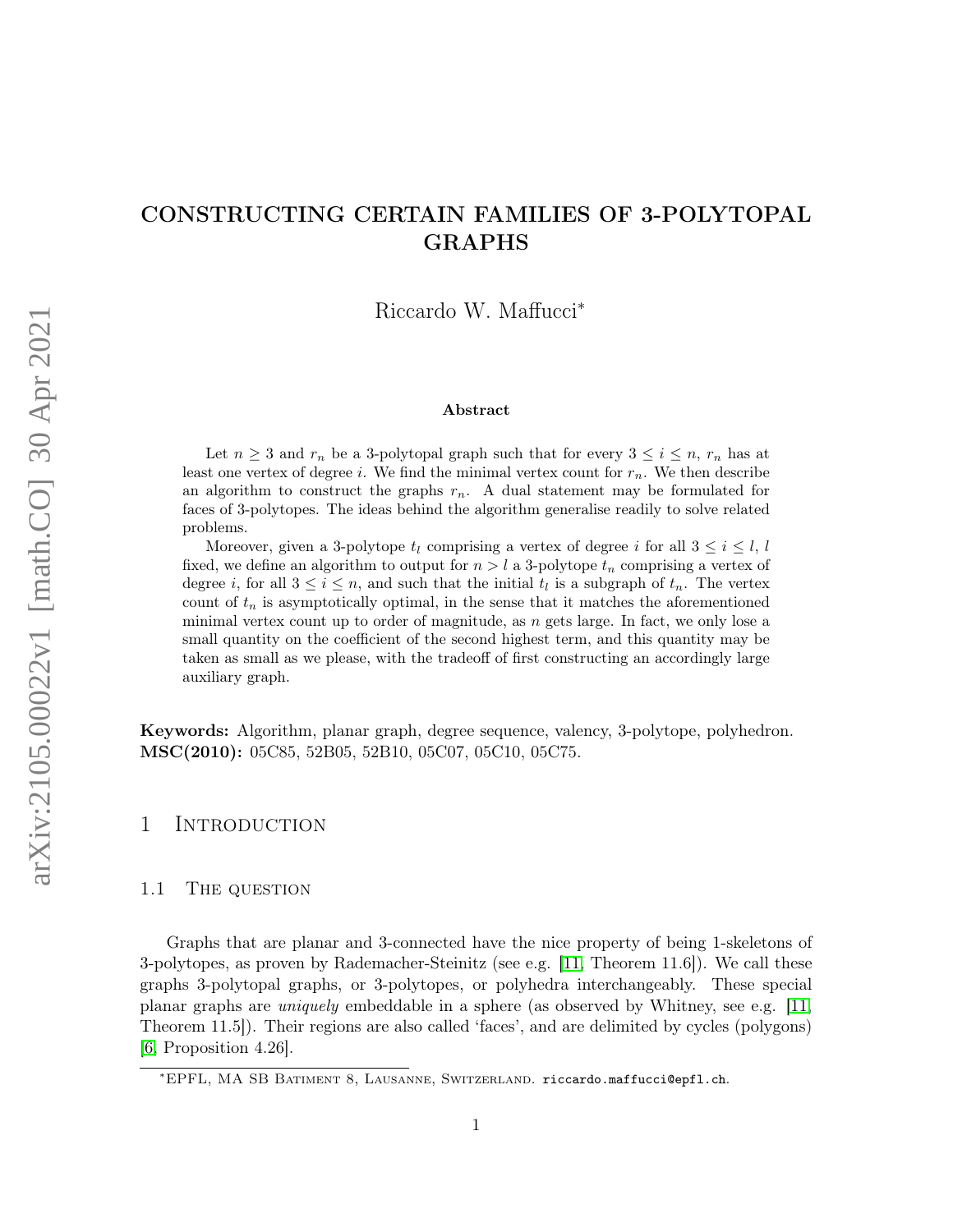Our starting point is the following question. Let  $n \geq 3$  and G' be a 3-polytopal graph such that for every  $3 \leq i \leq n$ , G' has at least one *i*-gonal face. What is the minimal number of faces for  $G$ ?

In what follows, we will work on the dual problem. Indeed, it is well-known that 3 polytopes have a unique dual graph, that is also 3-polytopal (see e.g. [\[11,](#page-18-0) Chapter 11]).

<span id="page-1-3"></span>**Definition 1.** A 3-polytope has the *property*  $\mathcal{P}_n$  if it has at least one vertex of degree *i*, for each  $3 \leq i \leq n$ , and moreover it has minimal order (number of vertices) among 3-polytopes satisfying this condition.

The notation  $H \prec G$  indicates that H is a subgraph of G. Our first result is the following.

<span id="page-1-1"></span>**Theorem 2.** Let  $n \geq 3$  and G be a 3-polytopal graph with at least one vertex of degree i, for every  $3 \leq i \leq n$ . Then the minimal number  $p(n)$  of vertices of G is

<span id="page-1-2"></span>
$$
p(n) = \left\lceil \frac{n^2 - 11n + 62}{4} \right\rceil, \qquad \forall n \ge 14. \tag{1.1}
$$

<span id="page-1-0"></span>For  $n \leq 13$ , we have the values in Table [1.](#page-1-0)

| $n \parallel 3 \leq n \leq 7 \parallel 8 \parallel 9 \parallel 10 \parallel 11 \parallel 12 \parallel 13$ |  |  |  |
|-----------------------------------------------------------------------------------------------------------|--|--|--|
| $\mid p(n) \parallel n+1 \mid 10 \mid 11 \mid \overline{14 \mid 16 \mid 19 \mid 23}$                      |  |  |  |

Table 1: Values of  $p(n)$  for  $n \leq 13$ .

Moreover, starting from  $n = 14$  and for every  $n \ge 16$ , Algorithm [8](#page-6-0) constructs a 3-polytope  $r_n$  satisfying  $P_n$  and the relations

<span id="page-1-4"></span>
$$
r_n \succ \begin{cases} r_{n-2} & \text{if } n \equiv 0 \pmod{4}, \\ r_{n-3} & \text{if } n \equiv 1 \pmod{4}, \\ r_{n-4} & \text{if } n \equiv 2 \pmod{4}, \\ r_{n-5} & \text{if } n \equiv 3 \pmod{4} \end{cases}
$$
 (1.2)

Graphs satisfying  $P_n$  for  $3 \leq n \leq 15$  are depicted in Figures [8,](#page-16-0) [9,](#page-16-1) [1,](#page-5-0) and [10.](#page-17-0)

Theorem [2](#page-1-1) will be proven in sections [2,](#page-3-0) [3,](#page-4-0) and [4.](#page-5-1) Passing to the duals, we can answer the original question.

**Theorem 2'.** If  $n \geq 3$  and G' is a 3-polytopal graph with at least one *i*-gonal face, for every  $3 \leq i \leq n$ , then the minimal number  $p(n)$  of faces for G' is given by [\(1.1\)](#page-1-2) and Table [1.](#page-1-0)

### 1.2 A related problem

In our next result, given a 3-polytope H containing vertices of valencies  $\{3, 4, \ldots, l\}$ ,  $l \geq 5$ , and an integer  $n > l$ , we aim to construct a 3-polytope G containing a copy of H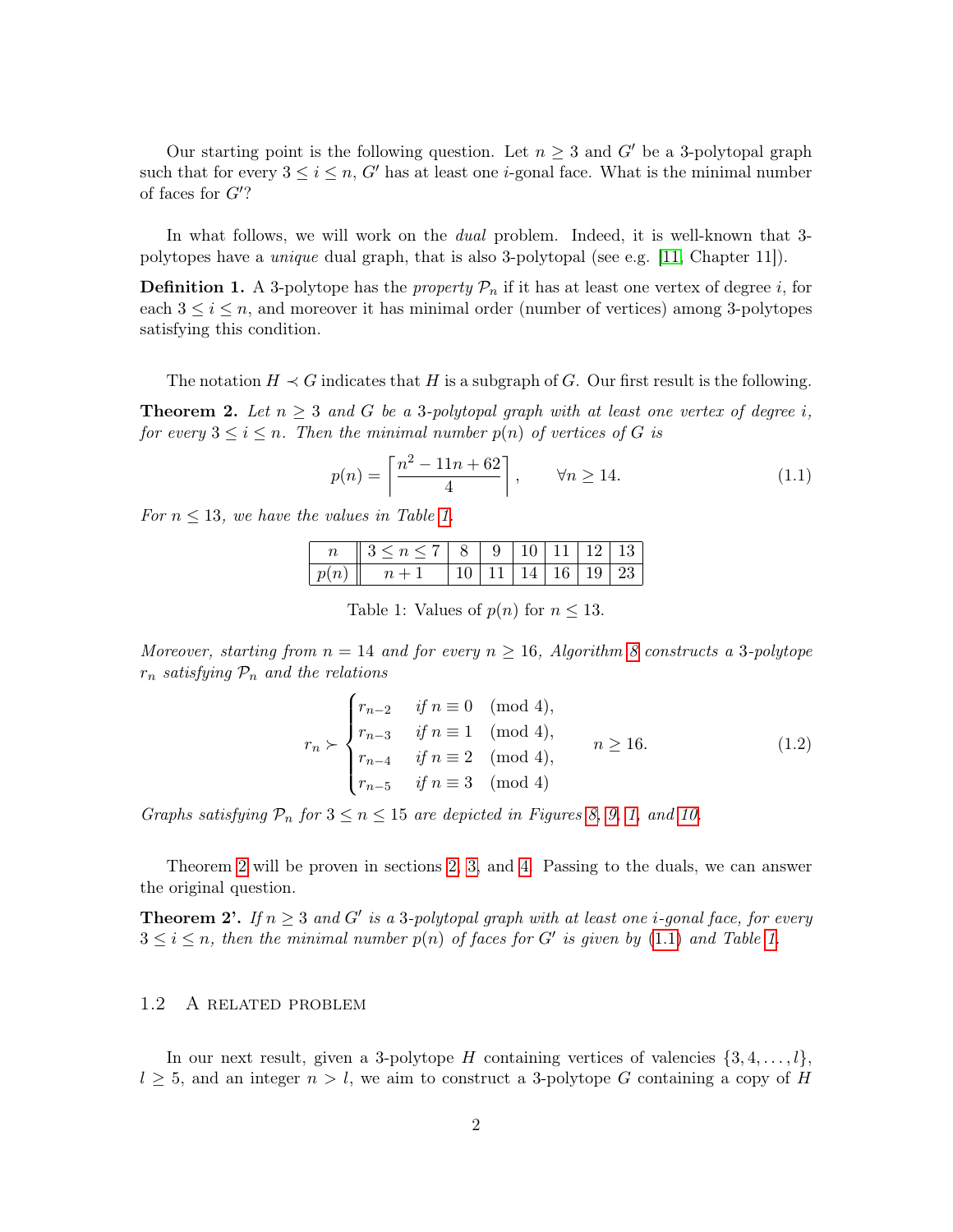as subgraph, and comprising vertices of degrees  $\{3, 4, \ldots, n\}$ . We start with the following definition.

<span id="page-2-2"></span>**Definition 3.** Let  $n \geq 5$  be odd. We say that a 3-polytope satisfies property  $\mathcal{Q}_n$  if there is at least one vertex of degree 3, and moreover the polytope contains among its faces the triangles

<span id="page-2-3"></span>
$$
F_{n;j} = \{v_{n;j;1}, v_{n;j;2}, v_{n;j;3}\}, \quad 1 \le j \le (n-3)/2
$$
\n(1.3)

where

<span id="page-2-4"></span>
$$
\{\deg(v_{n;j;1}) : 1 \le j \le (n-3)/2\} \cup \{\deg(v_{n;j;2}) : 1 \le j \le (n-3)/2\} = \{4, 5, \dots, n\} \quad (1.4)
$$

and

$$
v_{n;j;3} \neq v_{n;i;1}, v_{n;i;2}, \quad \forall j, i.
$$

Note that  $\mathcal{Q}_n$  together with minimality w.r.t. order is stronger than property  $\mathcal{P}_n$  of Definition [1.](#page-1-3)

<span id="page-2-0"></span>**Theorem 4.** Let  $l \geq 5$  be odd, and  $t_l$  be a 3-polytope satisfying  $Q_l$ . Fix an integer  $m \geq 14$ ,  $m \equiv 2 \pmod{4}$ , and let  $n := l + mk$ , where k is a non-negative integer. Then there exists a sequence of 3-polytopes

$$
\{t_n\}_{n=l+mk, k\geq 1},
$$

where each  $t_n$  satisfies  $\mathcal{Q}_n$ , such that along the sequence, for all  $\epsilon > 0$ , one has

<span id="page-2-1"></span>
$$
|V(t_n)| \le \frac{n^2}{4} - \frac{11n}{4} + \left(\frac{5}{2m} + \epsilon\right)n
$$
\n(1.5)

as  $n \to \infty$ . Moreover, for all  $k \geq 1$ , it holds that

<span id="page-2-5"></span>
$$
t_{l+m(k-1)} \prec t_{l+mk}.\tag{1.6}
$$

For chosen  $t_l$  and  $N \geq 1$ , Algorithm [13](#page-12-0) constructs  $t_{l+mk}$  for  $1 \leq k \leq N$ .

Theorem [4](#page-2-0) will be proven in section [6.](#page-11-0)

Remark 5. The order [\(1.5\)](#page-2-1) of the sequence of polyhedra in Theorem [4](#page-2-0) is asymptotically optimal, in the sense that the leading term is  $n^2/4$  as in [\(1.1\)](#page-1-2). The coefficient of the linear term is only slightly larger than the  $-11n/4$  of [\(1.1\)](#page-1-2). This difference can be taken as small as we please if  $m$  is chosen to be large, with the tradeoff of first constructing an accordingly large auxiliary graph  $s_{m+3}$ , as detailed in sections [5](#page-9-0) and [6.](#page-11-0)

**Remark 6.** In Definition [3,](#page-2-2) we could have supposed instead n even. Then accordingly one would have taken  $j \leq (n-2)/2$  in [\(1.3\)](#page-2-3), and the set  $\{3, 4, \ldots, n\}$  on the RHS of [\(1.4\)](#page-2-4). This would have produced similar setup and ideas.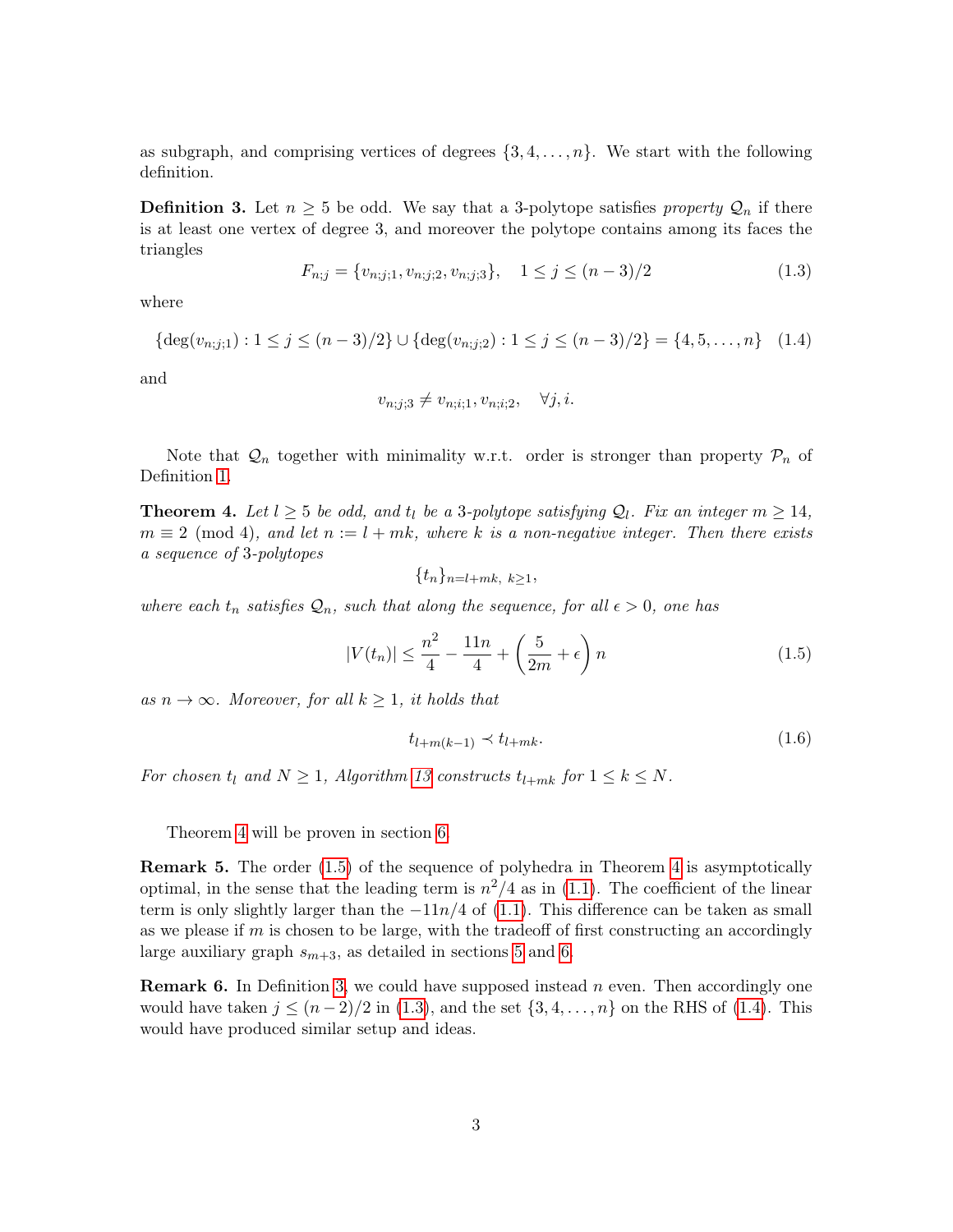### 1.3 Related literature, notation, and plan of the paper

Related literature. Necessary conditions for the degree sequence of a planar graph were given in [\[3,](#page-18-2) [5\]](#page-18-3). On the other hand, Eberhard [\[7\]](#page-18-4) proved that any degree sequence where  $q = 3p - 6$  (p, q being vertex and edge counts respectively) may be made planar by inserting a sufficiently large number of 6's. There have been numerous generalisations and extensions since, see e.g.  $[1, 2, 9, 10, 13, 14]$  $[1, 2, 9, 10, 13, 14]$  $[1, 2, 9, 10, 13, 14]$  $[1, 2, 9, 10, 13, 14]$  $[1, 2, 9, 10, 13, 14]$  $[1, 2, 9, 10, 13, 14]$ . In [\[12\]](#page-18-11), the authors determine the sequences for regular, planar graphs. This was extended in [\[15\]](#page-18-12) to sequences with highest and lowest valencies differing by one or two.

Notation. All graphs that appear contain no loops and multiple edges. The vertex and edge sets of a graph G are denoted by  $V(G)$  and  $E(G)$  respectively. The order and size of G are the numbers  $|V(G)|$  and  $|E(G)|$ . The degree or valency  $\deg_G(v)$  of a vertex v counts the number of vertices adjacent to v in G. We use the shorthand deg(v) when G is clear. The degree sequence of  $G$  is the set of all vertex valencies.

We write  $G \cong H$  when  $G, H$  are isomorphic graphs, and  $H \prec G$  when H is (isomorphic to) a subgraph of  $G$ .

A graph of order  $k + 1$  or more is said to be k-connected if removing any set of  $k - 1$  or fewer vertices produces a connected graph.

Regions of a 2-connected planar graph are cycles of length  $i$  (*i*-gons) [\[6,](#page-18-1) Proposition 4.26]. For these graphs, the terms 'region' and 'face' are interchangeable. The  $i$ -gonal faces will be denoted by their sets of i vertices. If  $\{a, b, c\}$  is a triangle, we call *splitting* the operation of adding a vertex  $d$  and edges  $da, db, dc$ .

**Plan of the paper.** Theorem [2](#page-3-0) is proven in sections 2 (lower bound  $(1.1)$ ), [3](#page-4-0) (cases  $n \leq 13$ ) and [4](#page-5-1) (Algorithm [8](#page-6-0) for  $n \geq 14$ ). Section [5](#page-9-0) is about an application of a similar flavour, that we can tackle via a minor modification of Algorithm [8.](#page-6-0) The theory of section [5](#page-9-0) will also be useful in section [6](#page-11-0) to prove Theorem [4.](#page-2-0)

Appendix [A](#page-14-0) presents another way to think about Algorithm [8.](#page-6-0) Appendix [B](#page-15-0) contains figures of graphs mentioned in sections [3](#page-4-0) and [4.](#page-5-1)

### 1.4 Acknowledgements

The author was supported by Swiss National Science Foundation project 200021\_184927.

## <span id="page-3-0"></span>2 The lower bound

In this section we prove [\(1.1\)](#page-1-2).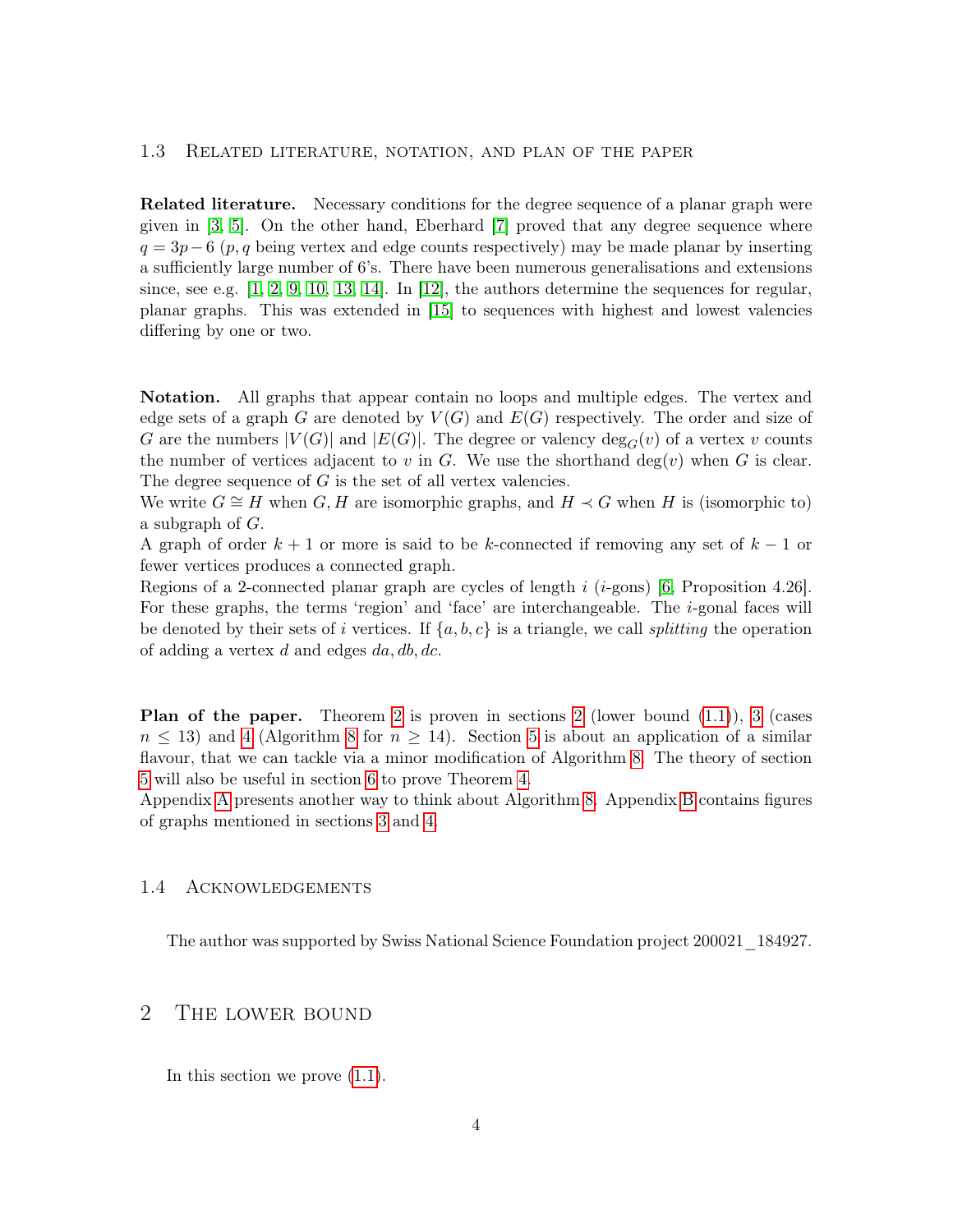<span id="page-4-4"></span>**Lemma 7.** Let  $n \geq 3$  and  $G(n)$  be a 3-polytopal graph with at least one vertex of degree i, for every  $3 \leq i \leq n$ . Then its order is at least

<span id="page-4-1"></span>
$$
p(n) \ge \left\lceil \frac{n^2 - 5n + 30}{6} \right\rceil. \tag{2.1}
$$

Moreover, as soon as  $n \geq 8$ , we also have

<span id="page-4-3"></span>
$$
p(n) \ge \left\lceil \frac{n^2 - 11n + 62}{4} \right\rceil. \tag{2.2}
$$

*Proof.* Let  $p = p(n)$ ,  $q = q(n)$  denote order and size of  $G(n)$ , and  $d_j := deg(v_j)$ . On one hand, via the handshaking lemma,

$$
2q = \sum_{i=3}^{n} i + \sum_{j=n-1}^{p} d_j \ge \frac{n(n+1)}{2} - 3 + 3(p - n + 2) = \frac{(n-2)(n-3)}{2} + 3p
$$

where we used 3-connectivity. On the other hand, by planarity,  $q \leq 3p-6$ , so that altogether

$$
p \ge \frac{n^2 - 5n + 30}{6}
$$

hence [\(2.1\)](#page-4-1). By [\[3,](#page-18-2) [5\]](#page-18-3), for any  $3 \leq k \leq (p+4)/3$ , it holds that

<span id="page-4-2"></span>
$$
\sum_{i=1}^{k} d_i \le 2p + 6k - 16. \tag{2.3}
$$

To optimise this lower bound for  $p$ , the left hand side should contain as many numbers exceeding 5 as possible. We thus wish to take  $k = n - 5$ , and we may do this as long as  $3 \leq n-5 \leq (p+4)/3$ , i.e.,

$$
n \ge 8 \quad \text{and} \quad p \ge 3n - 19.
$$

By [\(2.1\)](#page-4-1), these conditions certainly hold for all  $n \geq 8$ . In this case, equation [\(2.3\)](#page-4-2) with  $k = n - 5$  reads

$$
\frac{n(n+1)}{2} - 15 \le 2p + 6(n-5) - 16,
$$

and rearranging this inequality we obtain [\(2.2\)](#page-4-3).

## <span id="page-4-0"></span>3 PROOF OF THEOREM [2](#page-1-1) FOR  $n \leq 13$

The polyhedra up to 8 faces were tabulated in [\[4\]](#page-18-13) and [\[8\]](#page-18-14). For  $4 \leq n+1 \leq 8$ , we are looking for polyhedra with at least one *i*-gonal face for each  $3 \leq i \leq n$ . We consult [\[8,](#page-18-14) Table I, searching where the 'Faces' column has the maximal  $n-2$  non-zero entries. It is

 $\Box$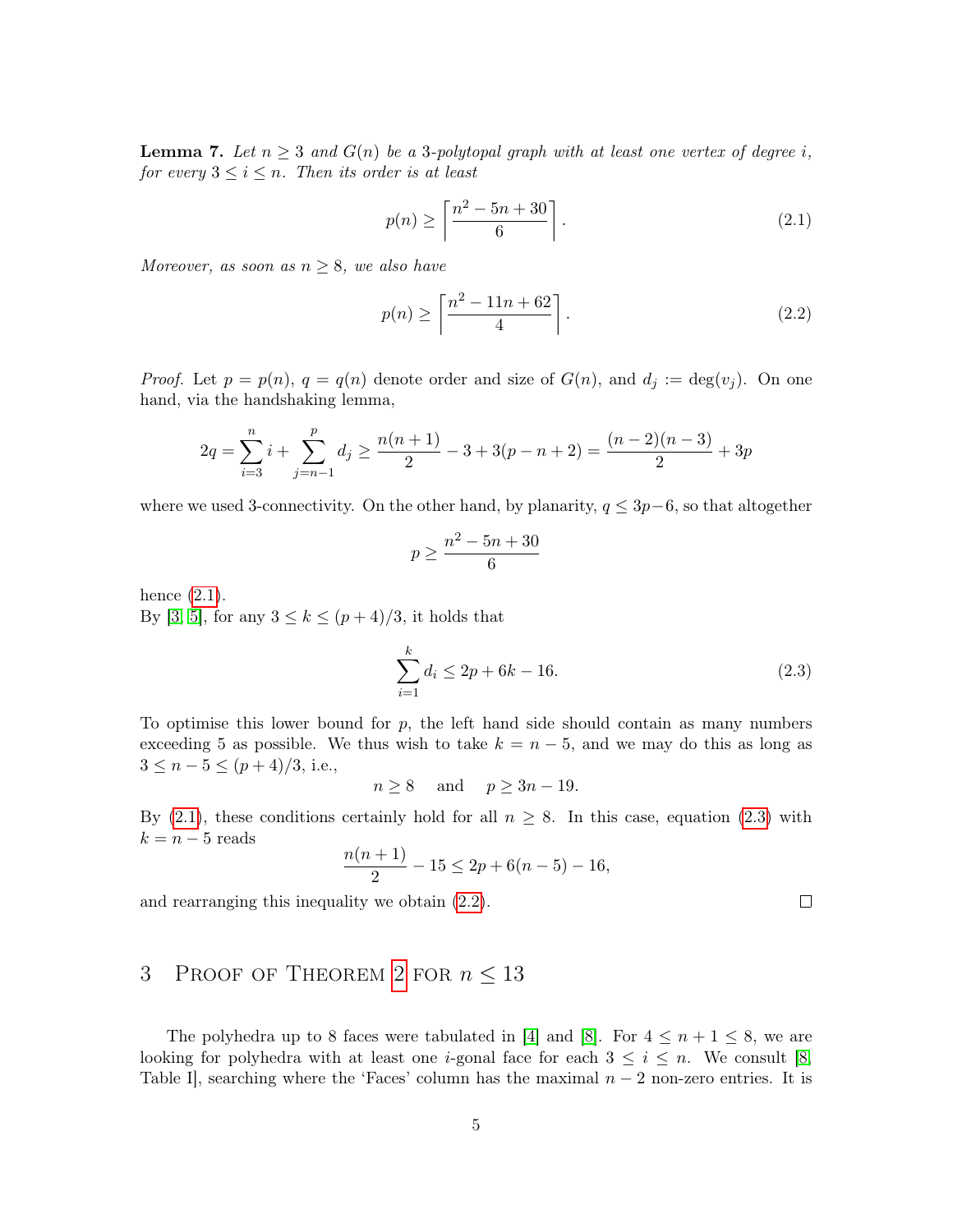straightforward to find the ten relevant cases (numbered 1, 2, 3, 4, 5, 13, 14, 15, 46, and 47 in [\[8\]](#page-18-14)). Passing to the dual graphs, we obtain the ten 3-polytopes sketched in Figure [8.](#page-16-0) In particular, for  $3 \le n \le 7$ , we have  $p(n) = n + 1$  (cf. Table [1\)](#page-1-0).

Next, we wish to find examples of polyhedra satisfying  $\mathcal{P}_n$  for  $8 \leq n \leq 13$ . We observe that each graph in Figure [8,](#page-16-0) save for the tetrahedron and square pyramid, may be obtained from a previous one via a splitting operation. Our strategy is then to apply repeated splitting on the faces of  $r_{7,1}$  from Figure [8,](#page-16-0) to obtain a new graph  $r_n$ . For  $8 \le n \le 13$ , the aim is to obtain a subset of vertices of valencies  $4, 5, \ldots, n$ . In the effort to minimise the resulting graph's order, we split triangles of  $r_{7.1}$  containing the maximal possible number of vertices of degree 4 or more, ideally all three of them. We thereby construct the graphs of Figure [9.](#page-16-1) Their orders match the largest of the lower bounds [\(2.1\)](#page-4-1) and [\(2.2\)](#page-4-3) proven in section [2.](#page-3-0) We thus complete Table [1.](#page-1-0)

In the next section, we will combine the above with other ideas to write Algorithm [8,](#page-6-0) proving the cases  $n \geq 14$  of Theorem [2.](#page-1-1)

## <span id="page-5-1"></span>4 PROOF OF THEOREM [2](#page-1-1) FOR  $n \geq 14$

### 4.1 SETUP

<span id="page-5-0"></span>Let  $r_{14}$  be the graph sketched in Figure [1.](#page-5-0) It is straightforward to check that  $r_{14}$  is a



Figure 1: The 3-polytope  $r_{14}$ , satisfying  $\mathcal{P}_{14}$ .

polyhedron, and that the respective valencies of  $v_j$ ,  $1 \leq j \leq 11$ , are 7, 9, 11, 13, 14, 12, 10, 8, 6, 4, 5.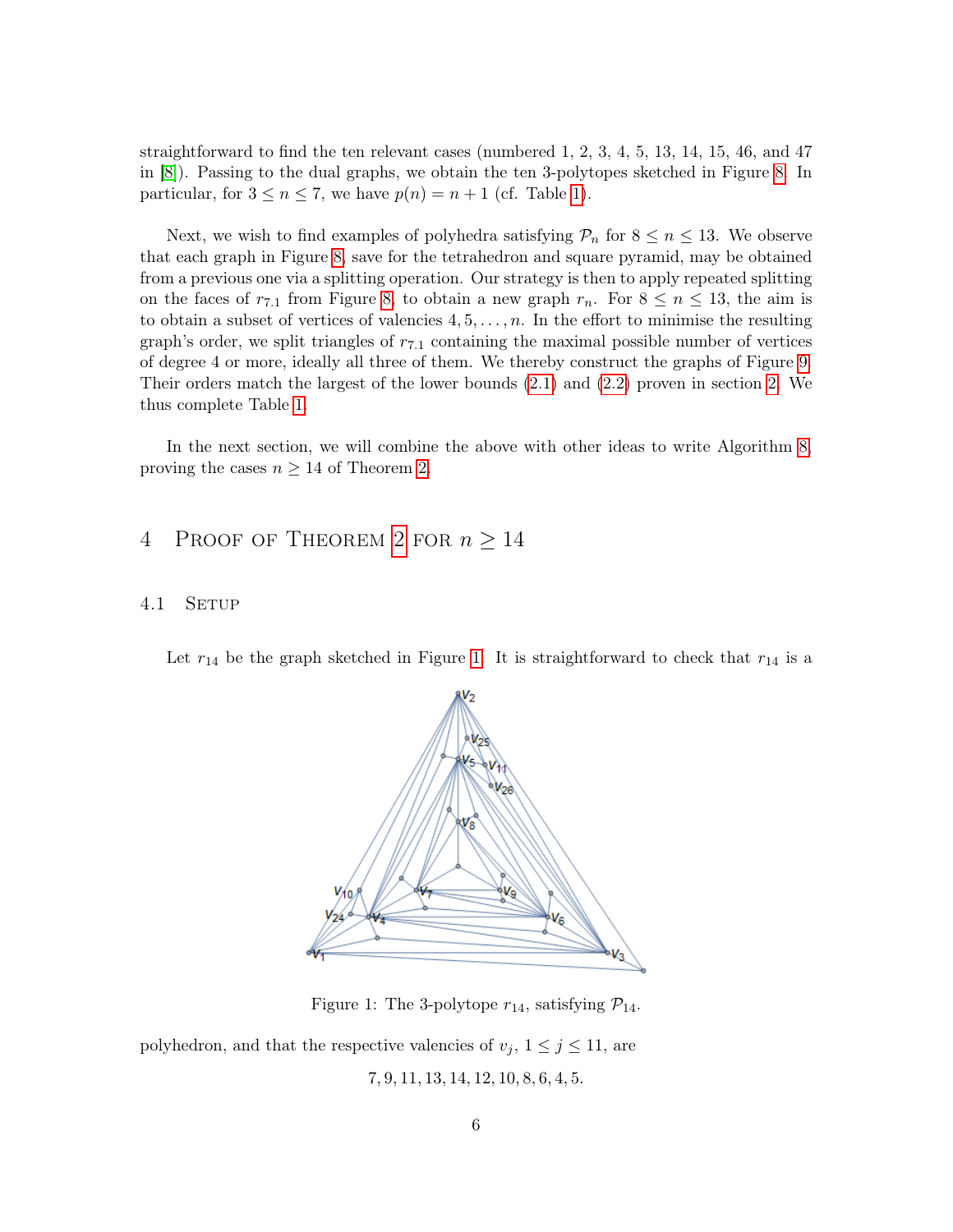The order of this graph is 26, matching the lower bound [\(2.2\)](#page-4-3) in the case  $n = 14$ , and there are vertices of degree 3 as well. Theorem [2](#page-1-1) is hence proven in this case. In the following we recursively construct the  $r_n$ ,  $n \geq 16$ , of Theorem [2.](#page-1-1) As for  $r_{15}$  (Figure [10\)](#page-17-0), we obtain it from  $r_{14}$  via one edge deletion and again applying the ideas of section [3.](#page-4-0)

<span id="page-6-1"></span>We need a preliminary definition, the operation of  $h$ -splitting a triangle about a vertex, for some  $h \geq 1$  (see Figure [2\)](#page-6-1). To h-split  $\{a, b, c\}$  about c, we begin by splitting it, introducing a new vertex  $c_1$ . Then we split  $\{a, b, c_1\}$  inserting  $c_2$ , and so on, until we have added the vertex  $c_h$ . For instance referring to Figure [8,](#page-16-0) given the tetrahedron  $s_3$ , 1-splitting any face yields  $s_{4,2}$ , while 2-splitting any face produces  $s_{5,2}$ .



Figure 2: Notation for h-splitting a triangle  $\{a, b, c\}$  about the vertex c.

### 4.2 THE CASE  $n \equiv 2 \pmod{4}$

We now describe the algorithm producing the  $r_n$  of Theorem [2,](#page-1-1) starting from the case  $n \equiv 2 \pmod{4}$ . The remaining cases are covered in section [4.3.](#page-8-0)

<span id="page-6-0"></span>Algorithm 8 (Part I).

**Input.** An integer  $N \geq 16$ .

**Output.** A set of graphs  $\{r_n : 16 \le n \le N\}$ , where each  $r_n$  has property  $\mathcal{P}_n$ .

**Description.** For all  $k \geq 1$ , we define the graph  $pc_k$  ('k-th piece') of Figure [3.](#page-7-0) The half-lines and numbers in bold represent h-splitting: for instance, face  $\{a_k, b_k, e_k\}$  is split  $h = 4k$  times about the vertex  $e_k$ . Letting  $pc_0 := r_{14}$ , we label  $u_0, v_0, w_0$  its vertices of degrees 10, 8, 6 respectively  $(v_7, v_8, v_9)$  is Figure 1. The vertex (of degree 3) adjacent to these three will be denoted by  $x_0$ . Note that also in each  $pc_k$ ,  $k \geq 1$ , there are vertices  $u_k, v_k, w_k$  of degrees 10, 8, 6, and  $x_k$  of degree 3 adjacent to them. We define

<span id="page-6-2"></span>
$$
r_n := r_{14} \cup \bigcup_{k=1}^{(n-14)/4} pc_k, \qquad n \ge 14, \ n \equiv 2 \pmod{4}, \tag{4.1}
$$

identifying in each union operation the vertices  $u_{k-1}, v_{k-1}, w_{k-1}, x_{k-1}$  with  $a_k, b_k, c_k, d_k$  respectively.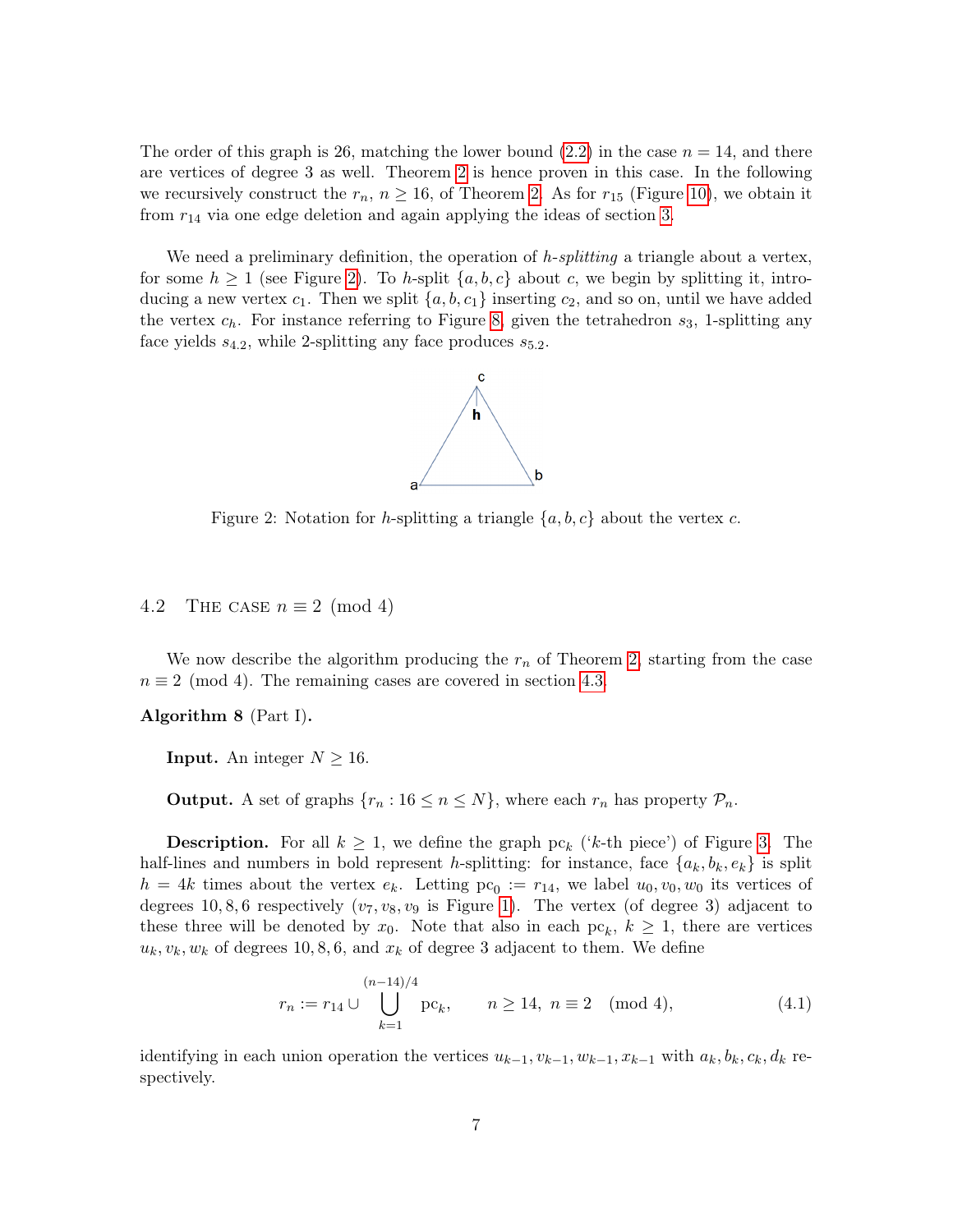<span id="page-7-0"></span>

Figure 3: The graph  $pc_k$ . Dashed lines are not edges of  $pc_k$ . Half-lines and numbers in bold represent h-splitting.

*Proof of Theorem [2](#page-1-1) for*  $n \ge 14$ ,  $n \equiv 2 \pmod{4}$ . We claim that  $r_n$  [\(4.1\)](#page-6-2) has order [\(1.1\)](#page-1-2) and satisfies property  $P_n$ . We argue by induction. The base case  $n = 14$  has already been checked. The union [\(4.1\)](#page-6-2) is still a 3-polytope by construction. By the inductive hypothesis, the graph

$$
r_{n-4} = r_{14} \cup \bigcup_{k=1}^{(n-18)/4} \mathrm{pc}_k
$$

satisfies  $\mathcal{P}_{n-4}$ , and has order

$$
p(n-4) = \frac{n^2 - 19n + 132}{4}.
$$

Turning to  $r_n = r_{n-4} \cup pc_{(n-14)/4}$ , we record that for  $pc_k \prec r_n$ ,  $k \geq 1$ , the vertices  $a_k, b_k, c_k, d_k$  have respective valencies

> $\deg_{r_n}(a_k) = 10 + 1 + 4k + 1 + 2 = 4k + 14,$  $\deg_{r_n}(b_k) = 8 + 1 + 4k + 3 = 4k + 12,$  $\deg_{r_n}(c_k) = 6 + 1 + (4k - 1) + 2 + 5 = 4k + 11,$  $\deg_{r_n}(d_k) = 3 + 1 + 1 + (4k - 1) + 7 = 4k + 13.$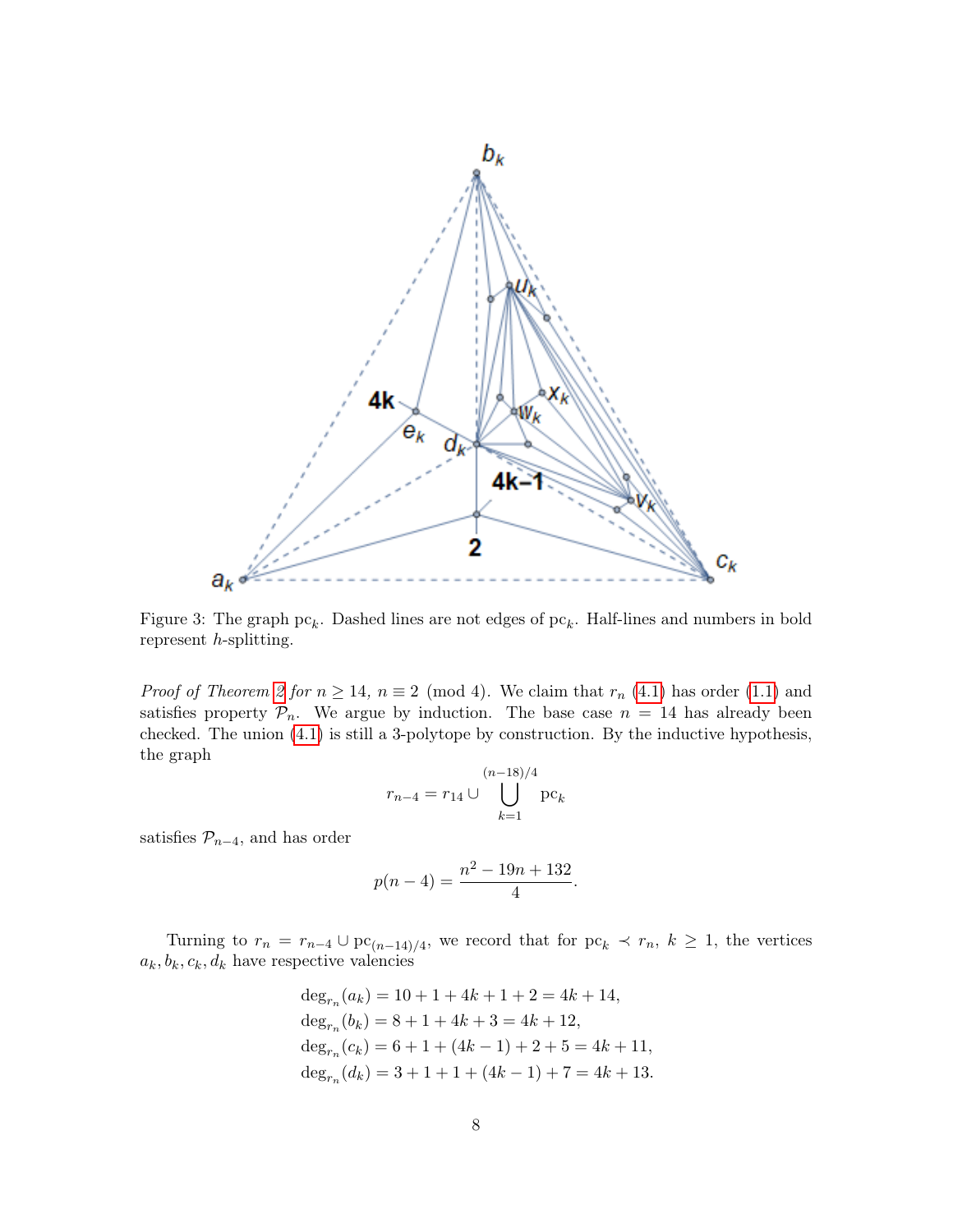In particular,

$$
\begin{aligned} \deg_{r_n}(a_{(n-14)/4}) &= n, & \deg_{r_n}(b_{(n-14)/4}) &= n-2, \\ \deg_{r_n}(c_{(n-14)/4}) &= n-3, & \deg_{r_n}(d_{(n-14)/4}) &= n-1. \end{aligned}
$$

The degree of the remaining vertices of  $r_{n-4}$  has not changed in the union. Moreover,  $\deg_{r_n}(u_{(n-14)/4}) = 10$ ,  $\deg_{r_n}(v_{(n-14)/4}) = 8$ , and  $\deg_{r_n}(w_{(n-14)/4}) = 6$ . As for order,  $pc_{(n-14)/4}$  introduces 12 new vertices plus those given by the h-splittings, namely 4(n –  $14)/4 + 2 + 4(n - 14)/4 - 1 = 2n - 27$ . It follows that

$$
|V(r_n)| = p(n-4) + 12 + 2n - 27 = \frac{n^2 - 11n + 62}{4}.
$$

Therefore,  $r_n$  does indeed have property  $\mathcal{P}_n$ . Moreover, it is clear from the construction that  $r_{n-4} \prec r_n$ .  $\Box$ 

#### <span id="page-8-0"></span>4.3 THE CASES  $n \equiv 1, 0, 3 \pmod{4}$

**Algorithm 8** (Part II). Continuing Algorithm [8,](#page-6-0) for  $n \ge 16$ ,  $n \equiv 1$  (resp.  $\equiv 0$ ) (mod 4), we start by constructing  $r_{n-3}$  (resp.  $r_{n-2}$ ) as above. We then define

$$
r_n := r_{n-3} \cup \text{end}_{1;n}
$$

(resp.  $r_n := r_{n-2} \cup \text{end}_{0;n}$ ) with end<sub>1;n</sub> (resp. end<sub>0;n</sub>) given by Figure [4a](#page-9-1) (resp. [4b\)](#page-9-1). For  $n \equiv 1$ , in the union  $r_n := r_{n-3} \cup \text{end}_{1,n}$ , vertices  $u_{(n-17)/4}, v_{(n-17)/4}, w_{(n-17)/4}, x_{(n-17)/4}$ are identified with a, b, c, d respectively. For  $n \equiv 0$ , in the union  $r_n := r_{n-2} \cup \text{end}_{0;n}$ , vertices  $u_{(n-16)/4}, v_{(n-16)/4}, w_{(n-16)/4}, x_{(n-16)/4}$  are identified with  $\bar{a}, \bar{b}, \bar{c}, \bar{d}$  respectively. Finally, if  $n \equiv 3 \pmod{4}$ , we take

$$
r_n := r_{n-2} \cup \text{end}_{0;n} = r_{n-5} \cup \text{end}_{1;n-2} \cup \text{end}_{0;n},
$$

identifying  $d, v, w, x$  of end<sub>1;n−2</sub> with  $\bar{a}, \bar{b}, \bar{c}, \bar{d}$  of end<sub>0;n</sub> respectively.

*Proof of Theorem [2](#page-1-1) for*  $n \ge 16$ ,  $n \equiv 1, 0, 3 \pmod{4}$ . If  $n \equiv 1$ , in  $r_n$  one has  $\deg(a) = n$ ,  $deg(b) = n - 1$ , and  $deg(c) = n - 2$ . The remaining valencies  $\geq 4$  of  $r_{n-3}$  do not change in the union  $r_n$ . Moreover,  $deg(d) = 10$ ,  $deg(v) = 8$ , and  $deg(w) = 6$ . Lastly, by Theorem [2](#page-1-1) in the already proven case  $n \equiv 2$ ,

$$
|V(r_n)| = p(n-3) + 9 + (n-11)/2 + (n-13)/2 + (n-15)/2 = \frac{n^2 - 11n + 62}{4}
$$

as required.

Similarly, if  $n \equiv 0$ , in  $r_n$  it holds that  $\deg(\bar{a}) = n$ ,  $\deg(b) = n - 1$ ,  $\deg(\bar{c}) = 10$ ,  $deg(d) = 8$ , and  $deg(\bar{w}) = 6$ . Further,

$$
|V(r_n)| = p(n-2) + 8 + (n-14) = \left\lceil \frac{n^2 - 11n + 62}{4} \right\rceil
$$

.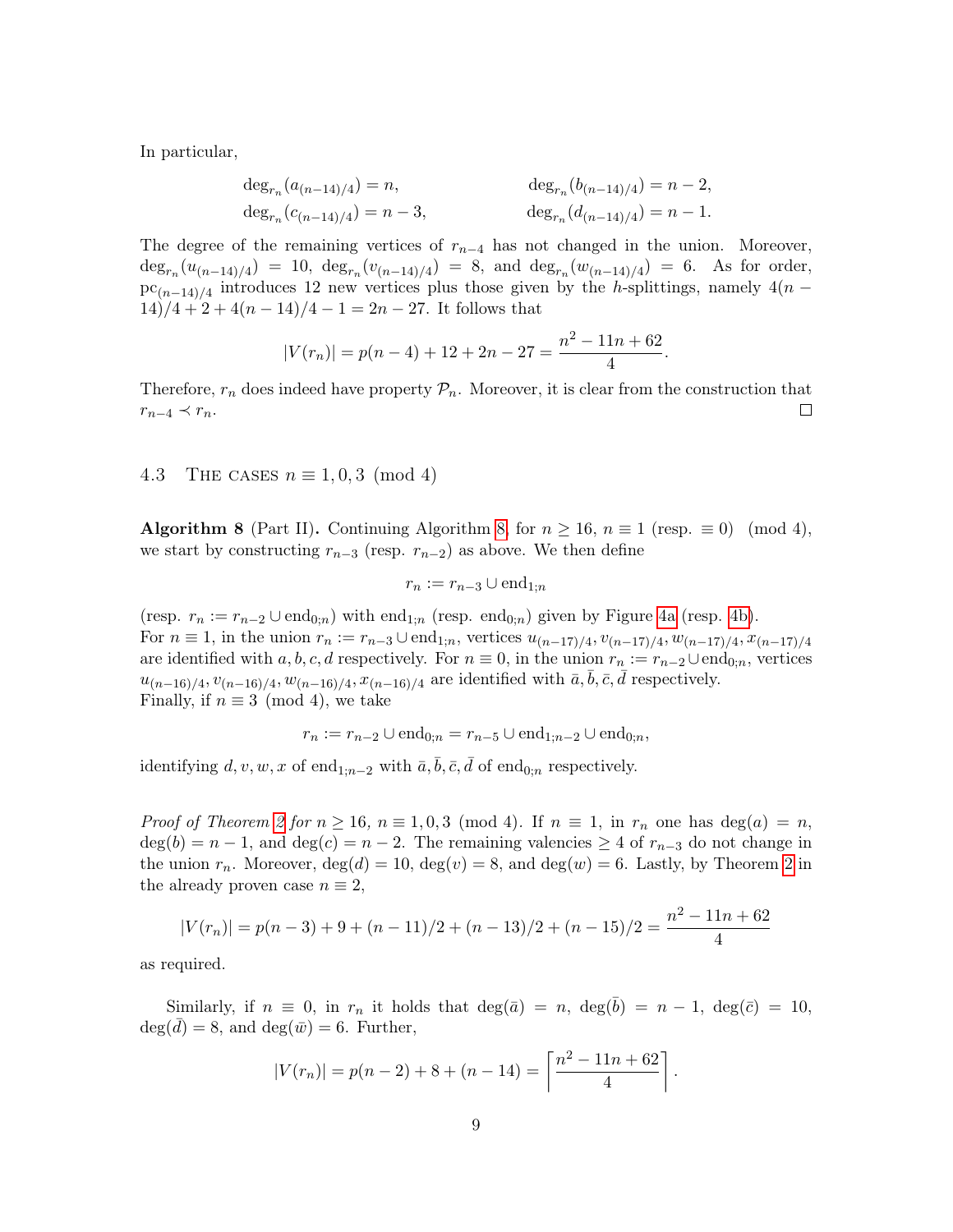<span id="page-9-1"></span>

Figure 4: The graphs end<sub>1;n</sub> and end<sub>0;n</sub>. Half-lines and numbers in bold represent h-splitting.

If  $n \equiv 3$ , in  $r_n$  we have  $deg(a) = n - 2$ ,  $deg(b) = n - 3$ ,  $deg(c) = n - 4$ ,  $deg(\bar{a}) = n$ ,  $deg(\bar{b}) = n - 1$ ,  $deg(\bar{c}) = 10$ ,  $deg(\bar{d}) = 8$ , and  $deg(\bar{w}) = 6$ . Via the already proved case  $n \equiv 1,$ 

$$
|V(r_n)| = p(n-2) + 8 + (n-14) = \left\lceil \frac{n^2 - 11n + 62}{4} \right\rceil
$$

The relations [\(1.2\)](#page-1-4) are clear by construction. This concludes the proof of Theorem [2.](#page-1-1)  $\Box$ 

**Remark 9.** The time to implement Algorithm [8](#page-6-0) is quadratic in  $n$ , and this is optimal in the sense that the order of  $r_n$  is itself quadratic [\(1.1\)](#page-1-2). Moreover, constructing  $r_N$  takes no more time than obtaining all of

$$
r_{14}, r_{18}, \ldots, r_{N-(N \bmod 4+2)}, r_N
$$

 $(cf. (1.2)).$  $(cf. (1.2)).$  $(cf. (1.2)).$ 

## <span id="page-9-0"></span>5 Another application

The ideas of the preceding sections have solved the problem of finding for all  $n$  a graph satisfying  $\mathcal{P}_n$  of Definition [1.](#page-1-3) The following lemma constitutes an application of the same ideas, and it illustrates how a minor modification of Algorithm [8](#page-6-0) allows to answer similar questions. Moreover, the result of the lemma will be needed in section [6.](#page-11-0)

<span id="page-9-3"></span>**Lemma 10.** Let  $n \geq 17$ ,  $n \equiv 1 \pmod{4}$ , and H be an order p polyhedral graph with at least one vertex of degree i,  $3 \le i \le n$ , and at least three vertices of degree  $n-1$ . Then its minimal order is

<span id="page-9-2"></span>
$$
\frac{n^2 - 7n + 34}{4}.\tag{5.1}
$$

.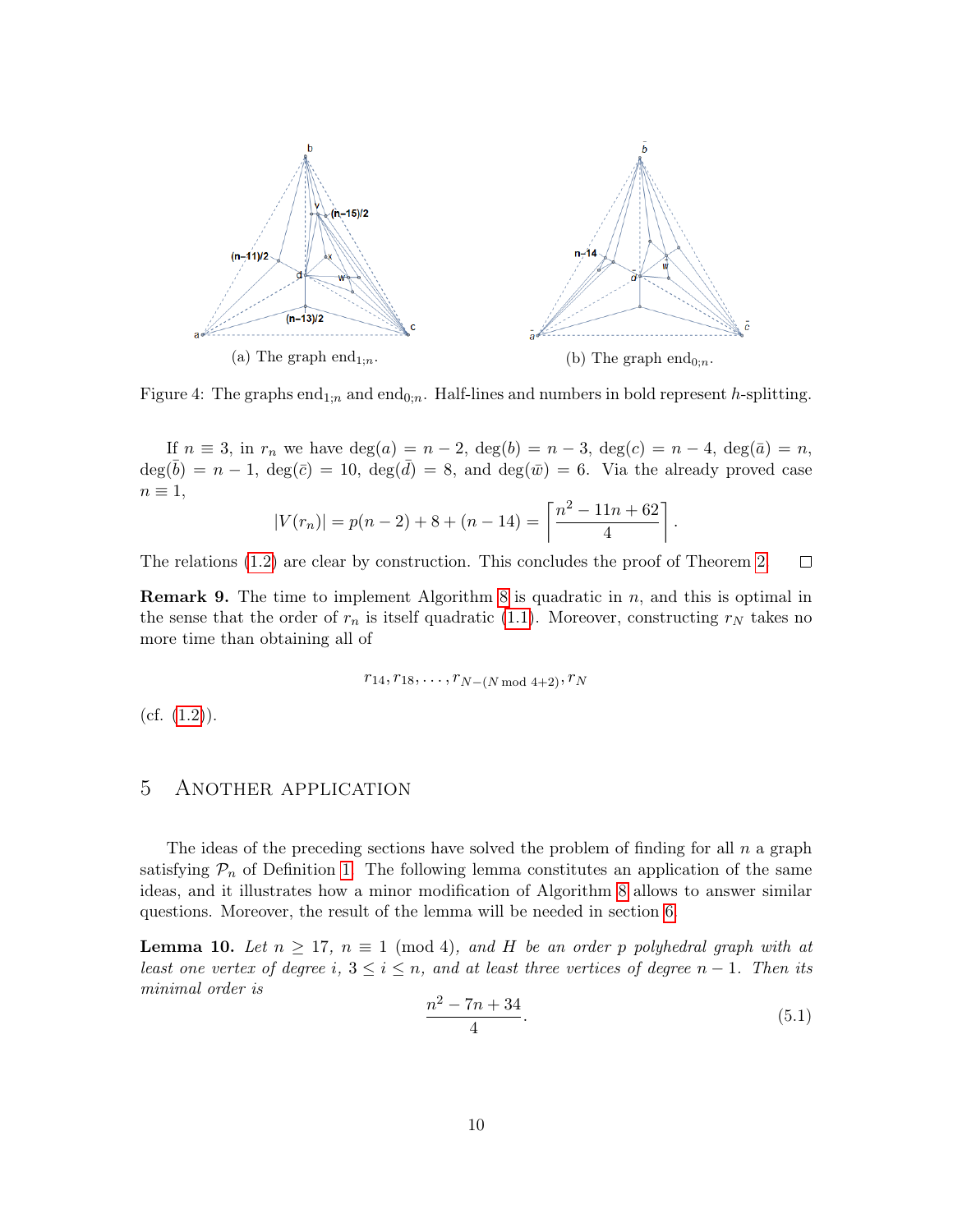Proof. Let us show the lower bound first. Similarly to Lemma [7,](#page-4-4) we begin by imposing

$$
6p - 12 \ge n + 3(n - 1) + \frac{(n - 2)(n - 1)}{2} - 3 + \sum_{j=n}^{p} d_j \ge \frac{n^2 - n - 10}{2} + 3p,
$$

leading to

$$
p \ge \frac{n^2 - n + 14}{6}.
$$

Thereby, for  $n \geq 17$ , we certainly have  $3 \leq n-4 \leq (p+4)/3$ . Applying [\(2.3\)](#page-4-2) with  $k = n-4$ yields the inequality

$$
n+3(n-1)+\frac{(n-2)(n-1)}{2}-21 \le 2p+6(n-4)-16,
$$

and rearranging this inequality and imposing  $n \equiv 1 \pmod{4}$  we obtain [\(5.1\)](#page-9-2) as a lower bound.

To show the upper bound, we will actually construct a graph  $s_n$  satisfying the assumptions of the present lemma, of order [\(5.1\)](#page-9-2). We set

$$
s_n := r_n \cup \text{end}_n' \qquad n \ge 17, \ n \equiv 1 \pmod{4} \tag{5.2}
$$

<span id="page-10-0"></span>where  $r_n$  was constructed in Algorithm [8](#page-6-0) and end<sup>'</sup><sub>n</sub> is depicted in Figure [5.](#page-10-0)



Figure 5: The graph end<sup>'</sup><sub>n</sub>. Dashed lines are not edges of end<sup>'</sup><sub>n</sub>.

Since  $n \equiv 1 \pmod{4}$ ,

$$
s_n = r_{n-3} \cup \text{end}_{1;n} \cup \text{end}'_n.
$$

While performing the union, we identify vertices  $d, v, w, x$  of end<sub>1;n</sub> (Figure [4a\)](#page-9-1) with  $a', b', c', d'$ of end<sup>'</sup><sub>n</sub> in this order. Then  $s_n$  is clearly still a polyhedron. Further,  $\deg_{s_n}(a') = 10 + 2 + n 13 = n - 1$ ,  $\deg_{s_n}(b') = 8 + 4 + n - 13 = n - 1$ ,  $\deg_{s_n}(c') = 6 + 4 = 10$ ,  $\deg_{s_n}(d') = 3 + 5 = 8$ , and  $\deg_{s_n}(w')=6$ . Since  $r_n$  has the property  $\mathcal{P}_n$ , then  $s_n$  has vertices of each degree i,  $3 \leq i \leq n$ . The union with end<sub>n</sub> has inserted two more vertices of valency  $n-1$ . Lastly,

$$
|V(s_n)| = |V(r_n)| + 6 + (n - 13) = \frac{n^2 - 11n + 62 + 4n - 28}{4} = \frac{n^2 - 7n + 34}{4}.
$$
 (5.3)

The proof of Lemma [10](#page-9-3) is complete.

 $\Box$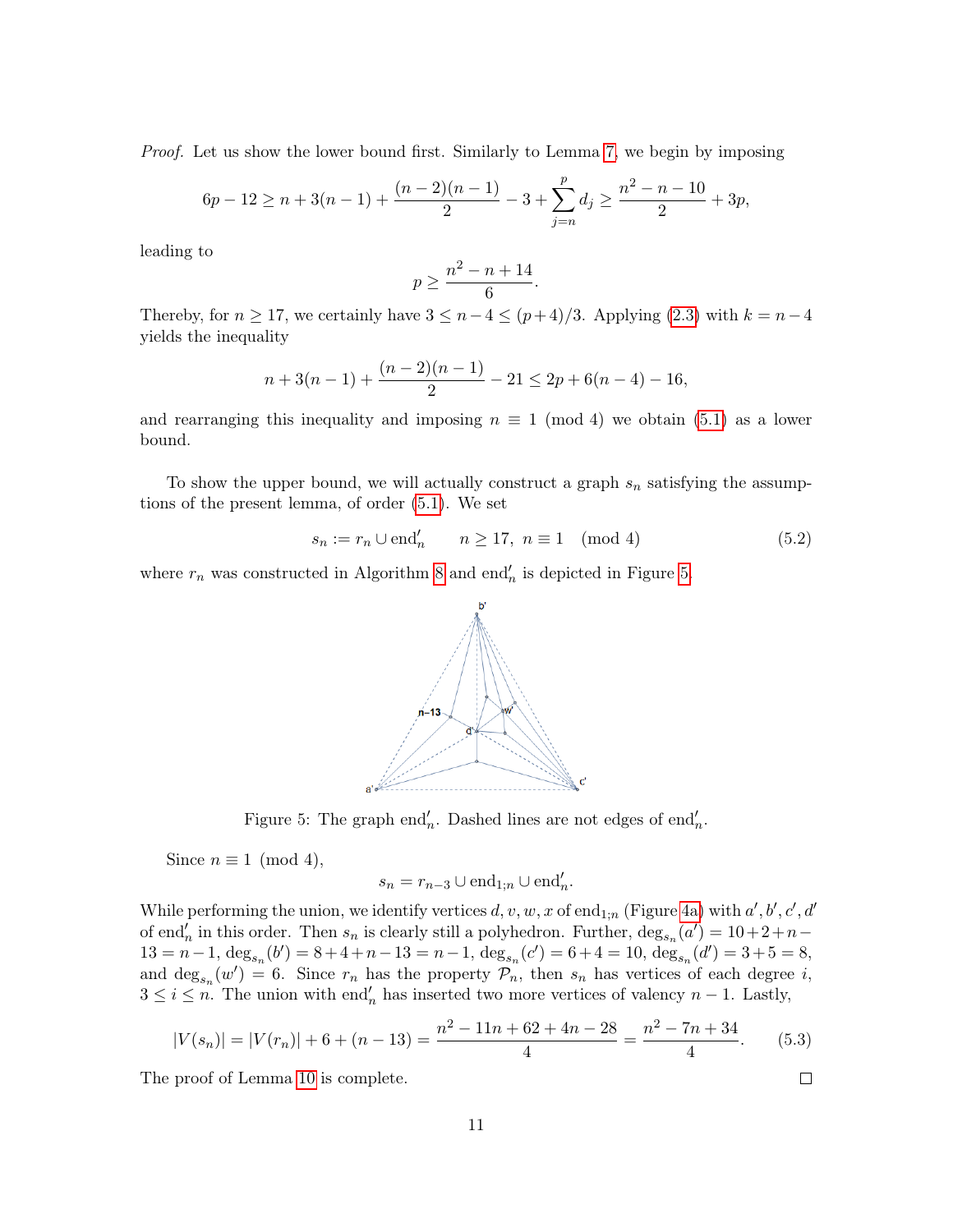<span id="page-11-3"></span>**Remark 11.** We record the following property of the graph  $s_n$ . It plainly has degree 3 vertices, and contains among its faces the triangles

$$
F_{n;j} = \{v_{n;j;1}, v_{n;j;2}, v_{n;j;3}\}, \quad 1 \le j \le (n-1)/2
$$
\n
$$
(5.4)
$$

where  $\deg(v_{n;1;1}) = \deg(v_{n;1;2}) = n-1$ ,

$$
\{\deg(v_{n;j;1}) : 2 \le j \le (n-1)/2\} \cup \{\deg(v_{n;j;2}) : 2 \le j \le (n-1)/2\} = \{4, 5, \dots, n\}
$$

and

$$
v_{n;j;3} \neq v_{n;i;1}, v_{n;i;2}, \quad \forall j, i.
$$

This property, stronger than  $\mathcal{Q}_n$  of Definition [3,](#page-2-2) shall be denoted by  $\mathcal{R}_n$ . Indeed for  $s_n, \mathcal{R}_n$ is easily observed by construction. For instance, we may take the pairs

$$
(7, 4), (13, 12), (9, 5), (14, 11),(4k + 14, 4k + 12), (4k + 11, 4k + 13) \quad \text{for } 1 \le k \le (n - 17)/4,(n, n - 1), (n - 2, 10), (n - 1, n - 1), (8, 6)
$$

where the notation  $(a, b)$  means that if u, v denote two vertices of one of the triangles  $F_{n;j}$ , then  $deg(u) = a$  and  $deg(v) = b$ .

## <span id="page-11-0"></span>6 Proof of Theorem [4](#page-2-0)

#### <span id="page-11-2"></span>6.1 Premise

We first introduce the main ideas of the proof, via the following lemma.

<span id="page-11-4"></span>**Lemma 12.** Let  $t_l$  be as in Theorem [4.](#page-2-0) Then we may construct a sequence of 3-polytopes

$$
\{t_n\}_{n=l+2k, k\geq 1},
$$

where  $t_{l+m(k-1)} \prec t_{l+mk}$  for  $k \geq 1$ , and each  $t_n$  satisfies  $\mathcal{Q}_n$ . Moreover along the sequence, for all  $\epsilon > 0$ , one has

<span id="page-11-1"></span>
$$
|V(t_n)| \le \frac{n^2}{4} + (-1 + \epsilon)n \tag{6.1}
$$

as  $n \to \infty$ .

Here we prove the first statement, relegating the proof of the second one [\(6.1\)](#page-11-1) to section [6.3.](#page-13-0) The base case is just the assumption of the lemma. We take the inductive hypothesis that  $t_{l+2(k-1)}$  verifies property  $\mathcal{Q}_{l+2(k-1)}$  of Definition [3.](#page-2-2) Suppose that at step  $k, 1 \leq k \leq N$ , we were to perform 2-splitting on each triangle

$$
F_{l+2(k-1);j}, \quad 1 \le j \le (l+2(k-1)-3)/2
$$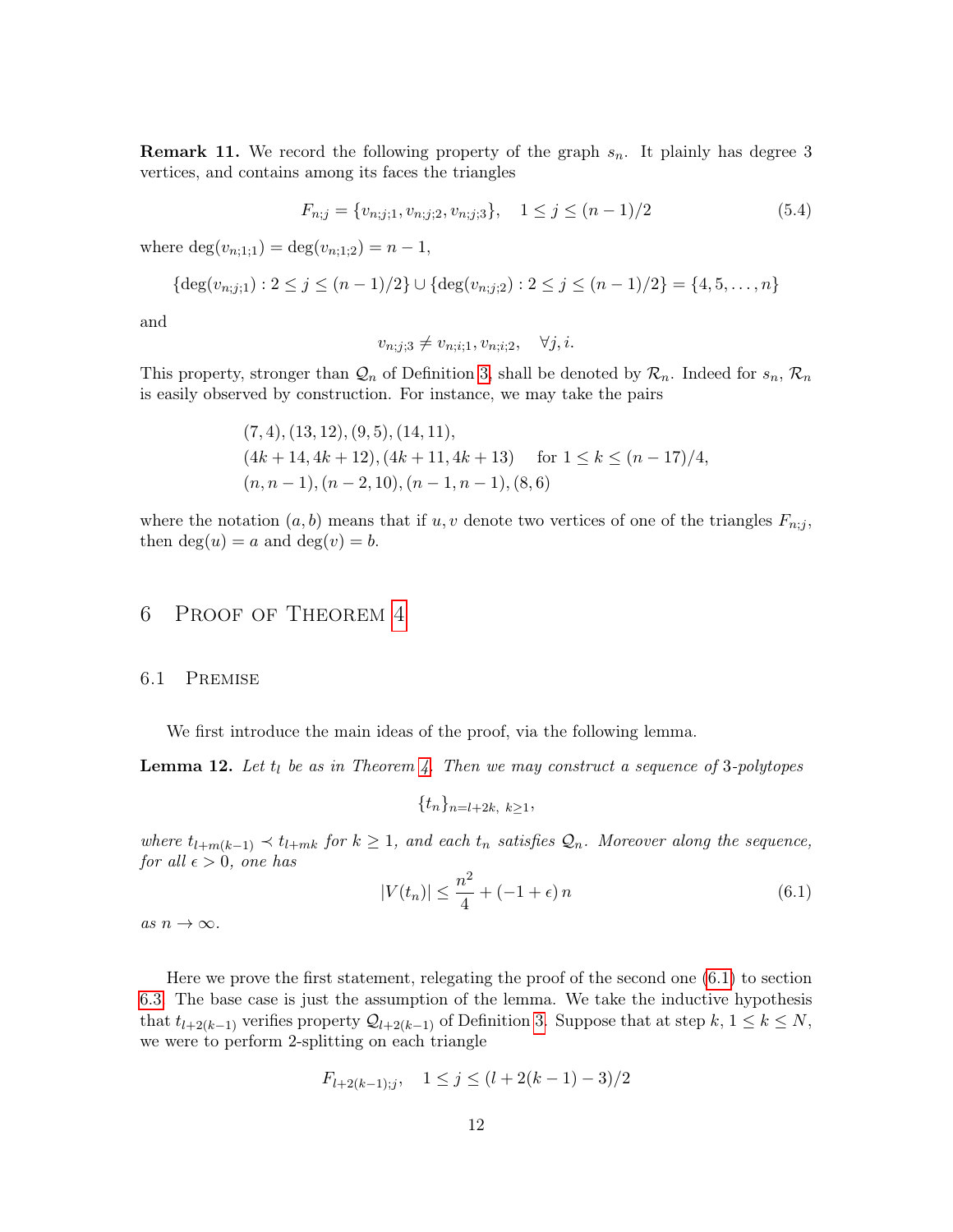[\(1.3\)](#page-2-3) about vertex  $v_{l+2(k-1);j;3}$ . That would raise by 2 the degrees of a set of vertices of valencies  $4, 5, \ldots, l + 2(k-1)$ . However, in the resulting graph, we would not be guaranteed vertices of degrees 4 and 5. Therefore, the 2-splitting is taken only for

$$
2 \le j \le (l + 2(k - 1) - 3)/2
$$

<span id="page-12-1"></span>(i.e., all these faces save  $F_{l+2(k-1);1}$ ). We replace  $F_{l+2(k-1);1}$  with the graph S of Figure [6,](#page-12-1) identifying  $v_{l+2(k-1);1;1}$ ,  $v_{l+2(k-1);1;2}$ ,  $v_{l+2(k-1);1;3}$  with  $a, b, c$  respectively.



Figure 6: The graph S.

In this way, the valencies of  $v_{l+2(k-1);1;1}$  and  $v_{l+2(k-1);1;2}$  increase by 2, and they belong to the new triangle  $F_{l+2k;(l+2k-3)/2} := \{a, b, g\}$ . Two vertices of valencies 4 and 5 are introduced, namely d, e. Moreover, these two belong to a triangle  $F_{l+2k;1} := \{d, e, f\}$ . We also set

$$
F_{l+2k;j} := \{v_{l+2(k-1);j;1}, v_{l+2(k-1);j;2}, v''_{l+2(k-1);j;3}\}, \qquad 2 \le j \le (l+2k-3)/2 - 1
$$

where  $v''_{l+2(k-1);j;3}$  is the second of the two vertices introduced in the 2-splitting of  $F_{l+2(k-1);j}$ . We have thus constructed  $t_{l+2k}$  satisfying  $\mathcal{Q}_{l+2k}$  as claimed.

In section [6.3,](#page-13-0) it will be shown that the above produces a sequence of graphs  $t_n$  verifying [\(6.1\)](#page-11-1). Our goal is to optimise this method to asymptotically improve this upper bound on  $|V(t_n)|$ .

#### 6.2 The algorithm

In section [6.1](#page-11-2) we have used the polyhedron S as it has the 2 triangles  $\{a, b, g\}$  and  ${d, e, f}$ , with vertices of appropriate valencies  $deg(d) = 5$  and  $deg(e) = deg(a) = deg(b) =$ 4. A refinement of this idea is then to pick m even and use in place of S a polyhedron containing  $(m+2)/2$  triangles, where two vertices from each form a set of vertices of degrees

$$
m+3, m+2, m+2, m+2, m+1, m, m-1, \ldots, 5, 4.
$$

We have seen in Remark [11](#page-11-3) that for  $m \geq 14$ ,  $s_{m+3}$  has the desired property  $\mathcal{R}_{m+3}$ .

#### <span id="page-12-0"></span>Algorithm 13.

**Input.** A 3-polytopal graph  $t_l$  satisfying  $Q_l$ , an integer  $m \geq 14$ ,  $m \equiv 2 \pmod{4}$ , and a positive integer N.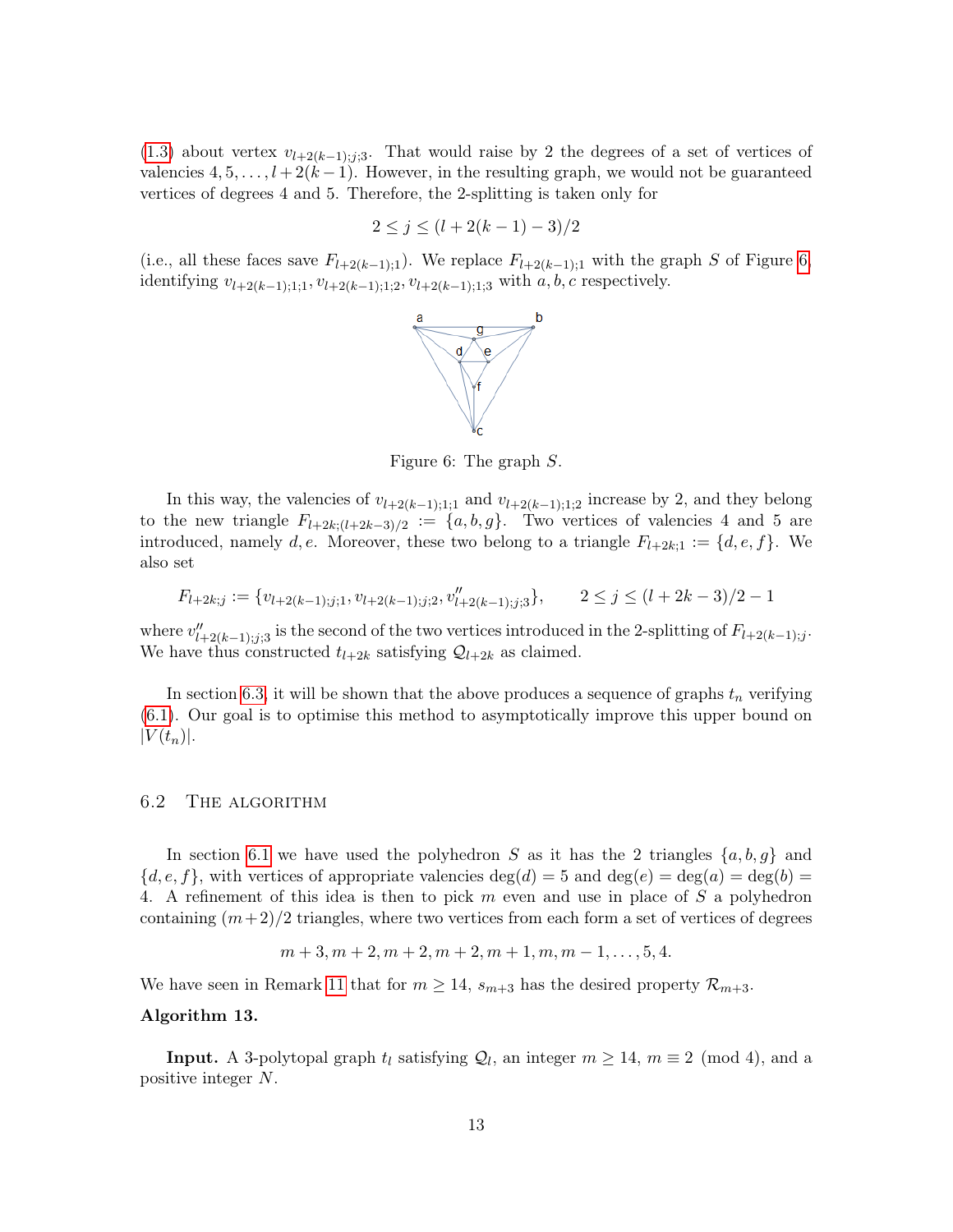**Output.** A set of graphs  $\{t_n = t_{l+mk} : 1 \leq k \leq N\}$ , each satisfying property  $\mathcal{Q}_n$ , and  $t_{l+m(k-1)} \prec t_{l+mk}$ . These are the first N entries of a sequence verifying [\(1.5\)](#page-2-1).

**Description.** Starting from  $t_l$ , we perform steps  $1 \leq k \leq N$  as follows. The graph  $t_{l+m(k-1)}$  verifies  $\mathcal{Q}_{l+m(k-1)}$ , i.e. it has  $(l+m(k-1)-3)/2$  triangular faces

$$
F_{l+m(k-1);j} = \{v_{l+m(k-1);j;1}, v_{l+m(k-1);j;2}, v_{l+m(k-1);j;3}\}, \quad 1 \le j \le (l+m(k-1)-3)/2
$$

where

$$
\begin{aligned} \{ \deg(v_{l+m(k-1);j;1}) : 1 \le j \le (l+m(k-1)-3)/2 \} \\ \cup \{ \deg(v_{l+m(k-1);j;2}) : 1 \le j \le (l+m(k-1)-3)/2 \} = \{4, 5, \dots, l+m(k-1)\}. \end{aligned}
$$

At step k, we m-split the  $F_{l+m(k-1);j}$  about  $v_{l+m(k-1);j;3}$ , for  $j = 2, ..., (l+m(k-1) - l)$ 3)/2. Next, we replace the remaining triangle  $F_{l+m(k-1);1}$  with a copy of  $s_{m+3}$  from Lemma [10,](#page-9-3) identifying  $v_{l+m(k-1);1;1}$  and  $v_{l+m(k-1);1;2}$  with two adjacent vertices of degree  $m+2$ in  $s_{m+3}$ . This is well defined, since  $m+3 \geq 17$ ,  $m+3 \equiv 1 \pmod{4}$ , and  $s_{m+3}$  has property  $\mathcal{R}_{m+3}$  (Remark [11\)](#page-11-3). In this way, we have increased by m the degrees of a set of vertices of valencies  $4, 5, \ldots, l + m(k-1)$ , and we have introduced m new vertices of degrees  $\{4, 5, \ldots, m+3\}$  (applying Lemma [10\)](#page-9-3). Moreover, these new vertices, together with  $v_{l+m(k-1);1;1}$  and  $v_{l+m(k-1);1;2}$ , belong pairwise to  $(m+2)/2$  triangles, by the construction of  $s_{m+3}$  (Remark [11\)](#page-11-3). We have thus obtained  $t_{l+mk}$  satisfying  $\mathcal{Q}_{l+mk}$ . Relation [\(1.6\)](#page-2-5) follows by construction.

#### <span id="page-13-0"></span>6.3 Concluding the proofs of Theorem [4](#page-2-0) and Lemma [12](#page-11-4)

It remains to show [\(1.5\)](#page-2-1). In Algorithm [13,](#page-12-0) starting with  $|V(t_l)|$  vertices, at step  $k \geq 1$  we have inserted m of them for each of  $(l-3+m(k-1))/2-1$  m-splittings, plus  $|V(s_{m+3})|-3$ for the operation on  $F_{l+m(k-1);1}$  (i.e. replacing this triangle with a copy of  $s_{m+3}$ ). Therefore,

$$
|V(t_n)| = |V(t_l)| + \sum_{k=1}^{(n-l)/m} \left[ m \cdot \frac{l-5+m(k-1)}{2} + |V(s_{m+3})| - 3 \right]
$$
  
= |V(t\_l)| + \frac{m^2}{2} \sum\_{k=1}^{(n-l)/m} (k-1) + \frac{m(l-5)}{2} \cdot \frac{n-l}{m} + (|V(s\_{m+3})| - 3) \cdot \frac{n-l}{m}  

$$
\leq \frac{n^2}{4} + \left( \frac{4|V(s_{m+3})| - m^2 - 10m - 12}{4m} + \epsilon \right) n,
$$

where as  $n \to \infty$  we have bounded the constant terms via  $\epsilon n$ , for all  $\epsilon > 0$ . Substituting the value [\(5.1\)](#page-9-2), we have as  $n \to \infty$ 

$$
|V(t_n)| \le \frac{n^2}{4} + \left(\frac{-11m + 10}{4m} + \epsilon\right)n
$$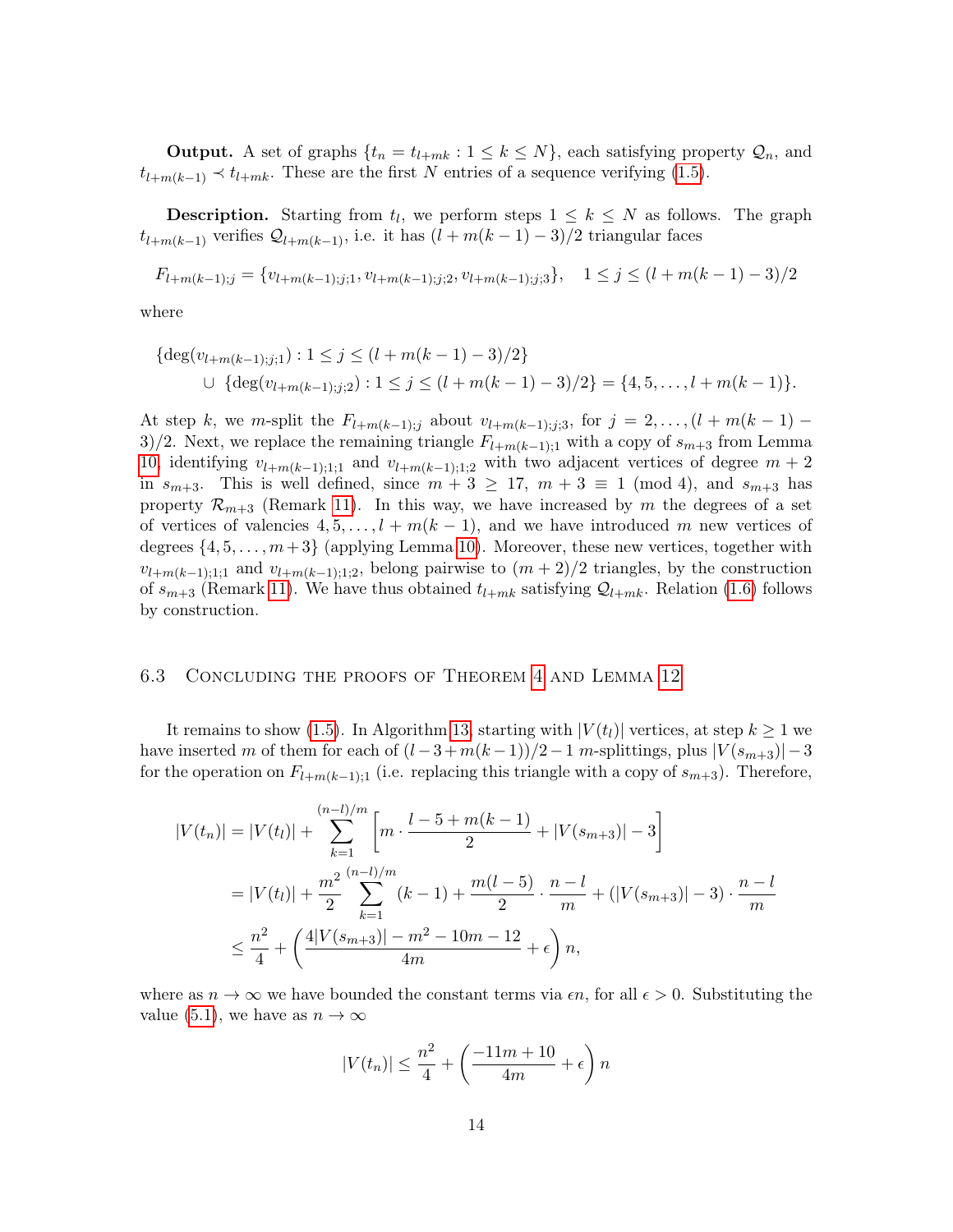as required. The proof of Theorem [4](#page-2-0) is complete.

Note that m was chosen so that  $m + 3 \ge 17$  and  $m + 3 \equiv 1 \pmod{4}$  hold, in order to minimise the quantity

$$
\frac{4|V(s_{m+3})| - m^2 - 10m - 12}{4m}
$$

(Lemma [10\)](#page-9-3) so that ultimately the coefficient of  $n$  in [\(1.5\)](#page-2-1) is as small as this method allows.

In Lemma [12,](#page-11-4) we had fixed instead  $m = 2$ , and used the graph S (Figure [6\)](#page-12-1) in place of  $s_{m+3}$ . Since  $|V(S)| = 7$ , we get [\(6.1\)](#page-11-1). This concludes the proof of Lemma [12.](#page-11-4)

Future directions. The ideas behind Algorithms [8](#page-6-0) and [13](#page-12-0) are readily generalisable to tackle problems of a similar flavour, as shown for instance in section [5.](#page-9-0) The constructions, or a slight modification thereof, allow to minimise the total number of vertices of a graph, where certain valencies have been fixed.

## <span id="page-14-0"></span>A Another way to present Algorithm [8](#page-6-0)

The following construction of  $r_n$  may be more intuitive than Algorithm [8,](#page-6-0) albeit less apt for implementation. We begin by fixing  $n \geq 9$  and defining a polyhedron  $A(n)$  of order  $n-5$ as follows. Given an initial triangle  $\{v_1, v_2, v_3\}$ , we add in order  $v_4, v_5, \ldots, v_{n-5}$  together with edges

$$
v_i v_{i-1}, v_i v_{i-2}, v_i v_{i-3}, i = 4, 5, ..., n-5
$$

<span id="page-14-1"></span>(splitting operations). The resulting  $A(n)$  for  $n = 14, 21$  are illustrated in Figure [7.](#page-14-1)



Figure 7: Illustration of the construction  $A(n)$ .

We note that  $A(9) \cong r_3$ ,  $A(10) \cong r_{4.2}$ ,  $A(11) \cong r_{5.2}$ , and  $A(12) \cong r_{6.3}$  from Figure [8.](#page-16-0) For all  $n \geq 11$ , the degree sequence of these graphs is

$$
3, 4, 5, 6^{n-11}, 5, 4, 3
$$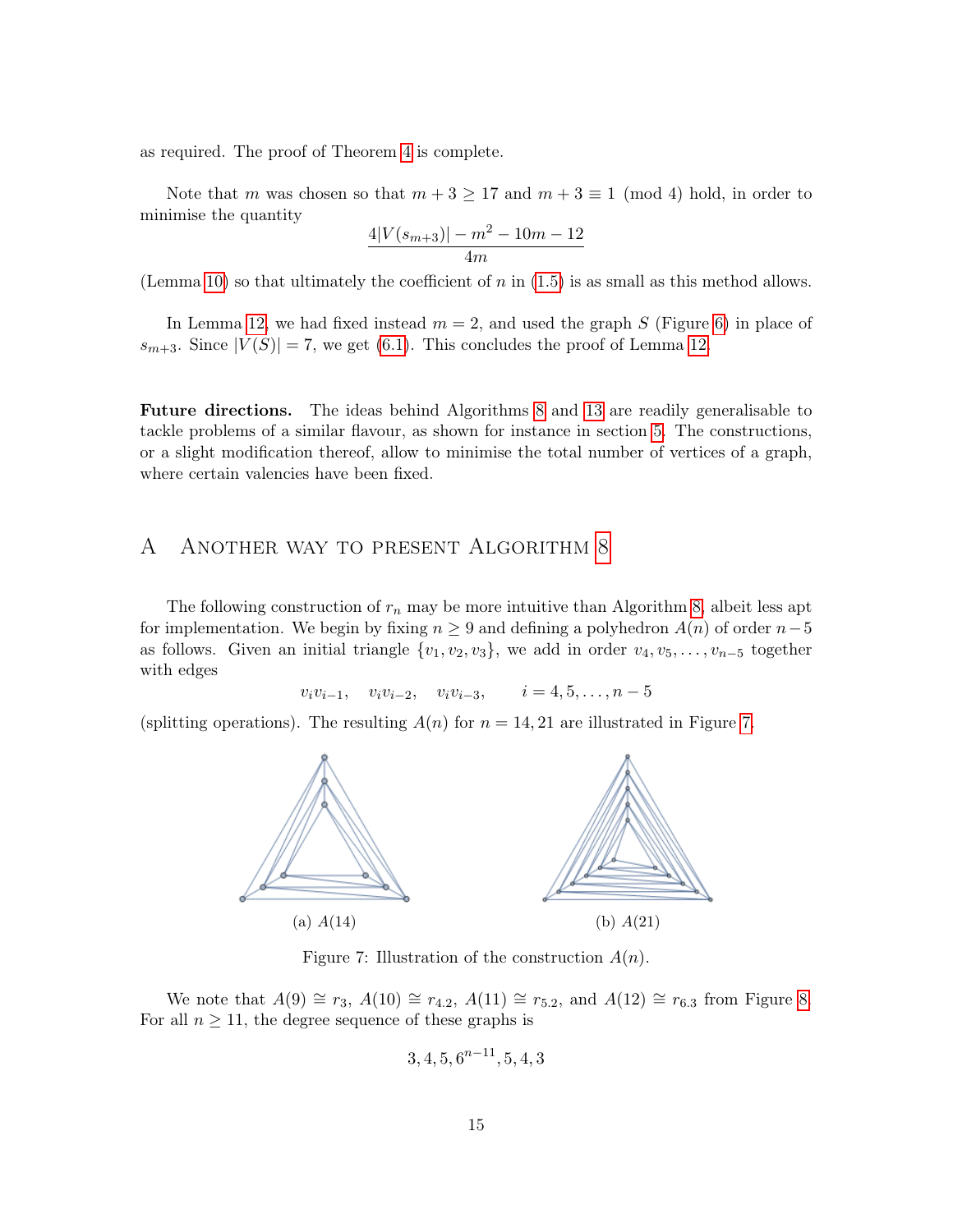where the superscript is a shorthand indicating quantities of repeated numbers, e.g.  $6^{n-11}$ means  $n - 11$  vertices of degree 6.

Assuming  $n \geq 14$ , we pass from  $A(n)$  to another polyhedron  $B(n)$  in the following way. Firstly, we apply the splitting operation to every face of  $A(n)$ . This has the effect of doubling all previous vertex degrees, and introducing  $2(n-5) - 4$  new ones  $(A(n))$  is a triangulation – it is maximal planar) so that the sequence is now

$$
6, 8, 10, 12^{n-11}, 10, 8, 6, 3^{2n-14}.
$$

Secondly, we split either of the two faces containing  $v_1, v_4$ . This yields in particular a vertex of degree 4. To obtain one of degree 5, we split the two faces that are adjacent to one another and that contain  $v_2, v_5$  and  $v_3, v_5$  respectively. For instance, in Figure [1,](#page-5-0) inserting  $v_{24}$  raises the valency of  $v_{10}$  to 4, and inserting  $v_{25}, v_{26}$  raises the valency of  $v_{11}$  to 5. The constructed polyhedron shall we denoted by  $B(n)$ . Its order is

$$
|V(B(n))| = (n-5) + (2(n-5) - 4) + 3 = 3n - 16,
$$
\n(A.1)

and its sequence

<span id="page-15-1"></span>
$$
7, 9, 11, 13, 14, 12, 12^{n-14}, 10, 8, 6, 5, 4, 3^{2n-13}.
$$
 (A.2)

In  $(A.2)$ , we have purposefully isolated a subset of vertices of degree 12

<span id="page-15-2"></span>
$$
V' := V'(B(n)) \subset V(B(n)),\tag{A.3}
$$

with cardinality  $n - 14$ , keeping the remaining one aside.

We have  $B(14) \cong r_{14}$  (Figure [1\)](#page-5-0). For  $n \ge 16$  our strategy is outlined as follows. The vertices in  $A(n)$  have been designated to eventually correspond to ones of degree 6 or higher in  $r_n$ . Following the ideas of section [3,](#page-4-0)  $B(n)$  has been constructed by splitting faces of  $A(n)$  that contain three of these vertices of high degree. Next, starting from  $B(n)$ , we split faces containing two of them. We take four vertices from  $V'$  of  $(A.3)$ . Via nine repeated splitting operations, we aim to raise their degrees to 15, 16, 17, 18. Similarly, the next four shall become of degrees 19, 20, 21, 22, and so forth  $4k + 11$ ,  $4k + 12$ ,  $4k + 13$ ,  $4k + 14$ . This procedure ends when there remain either  $2, 3, 0$ , or 5 vertices in  $V'$ , depending on whether  $n \equiv 0, 1, 2, \text{ or } 3 \pmod{4}$ . For  $n \equiv 2$  the algorithm stops here. In the other cases  $n \equiv 0, 1, 3,$ we look to apply further triangle splittings, to obtain vertices of degrees

$$
n-1, n, \qquad n-2, n-1, n, \qquad \text{or} \quad n-4, n-3, n-2, n-1, n
$$

respectively. The details have already been presented in section [4.](#page-5-1)

### <span id="page-15-0"></span>B Illustrations for small cases of Theorem [2](#page-1-1)

Here we sketch certain 3-polytopes mentioned in sections [3](#page-4-0) and [4.](#page-5-1)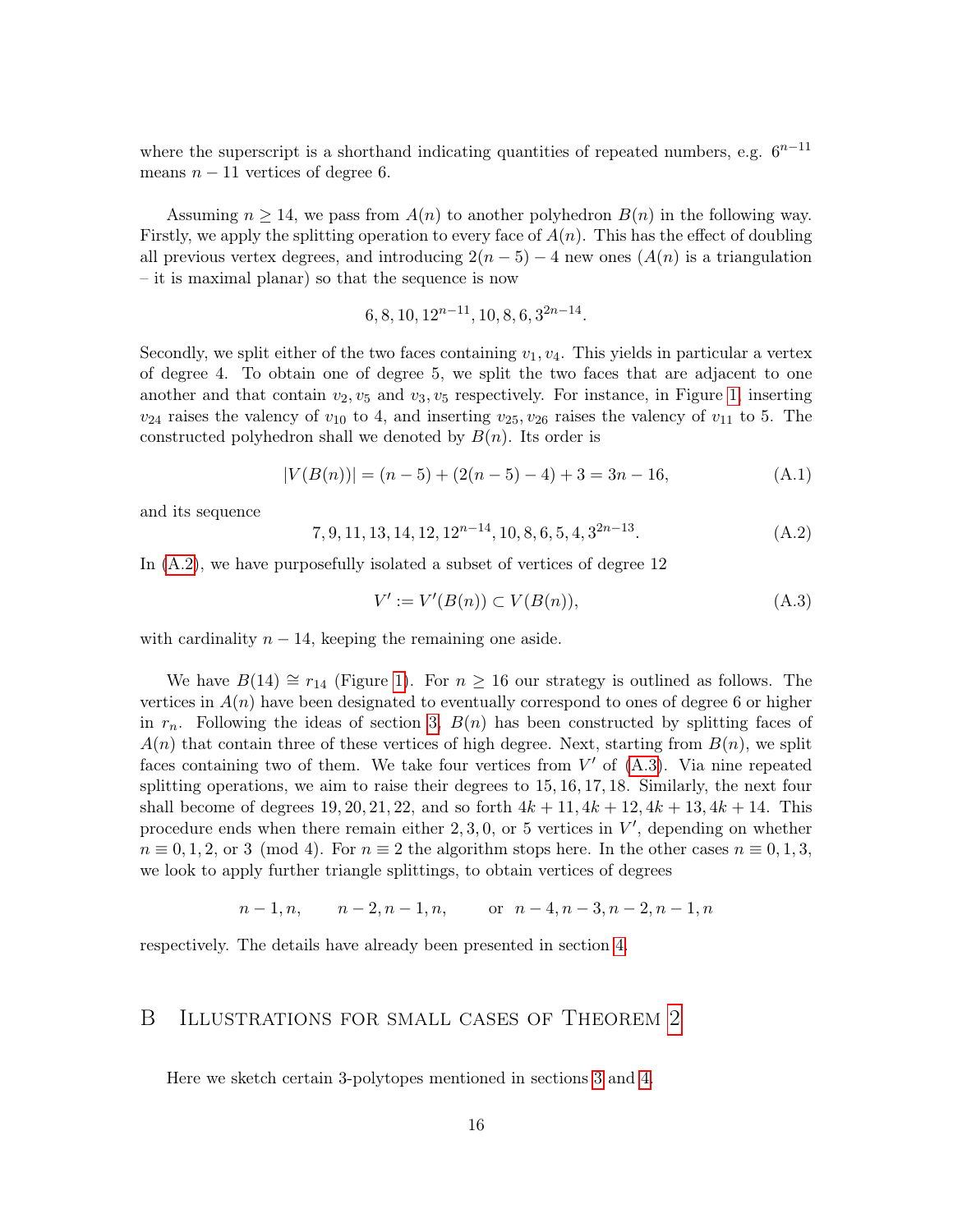<span id="page-16-0"></span>

Figure 8: The 10 polyhedra with  $p(n)=n+1.$ 

<span id="page-16-1"></span>

Figure 9: Examples of 3-polytopes  $r_n$  satisfying  $\mathcal{P}_n,$  for  $8\leq n\leq 13.$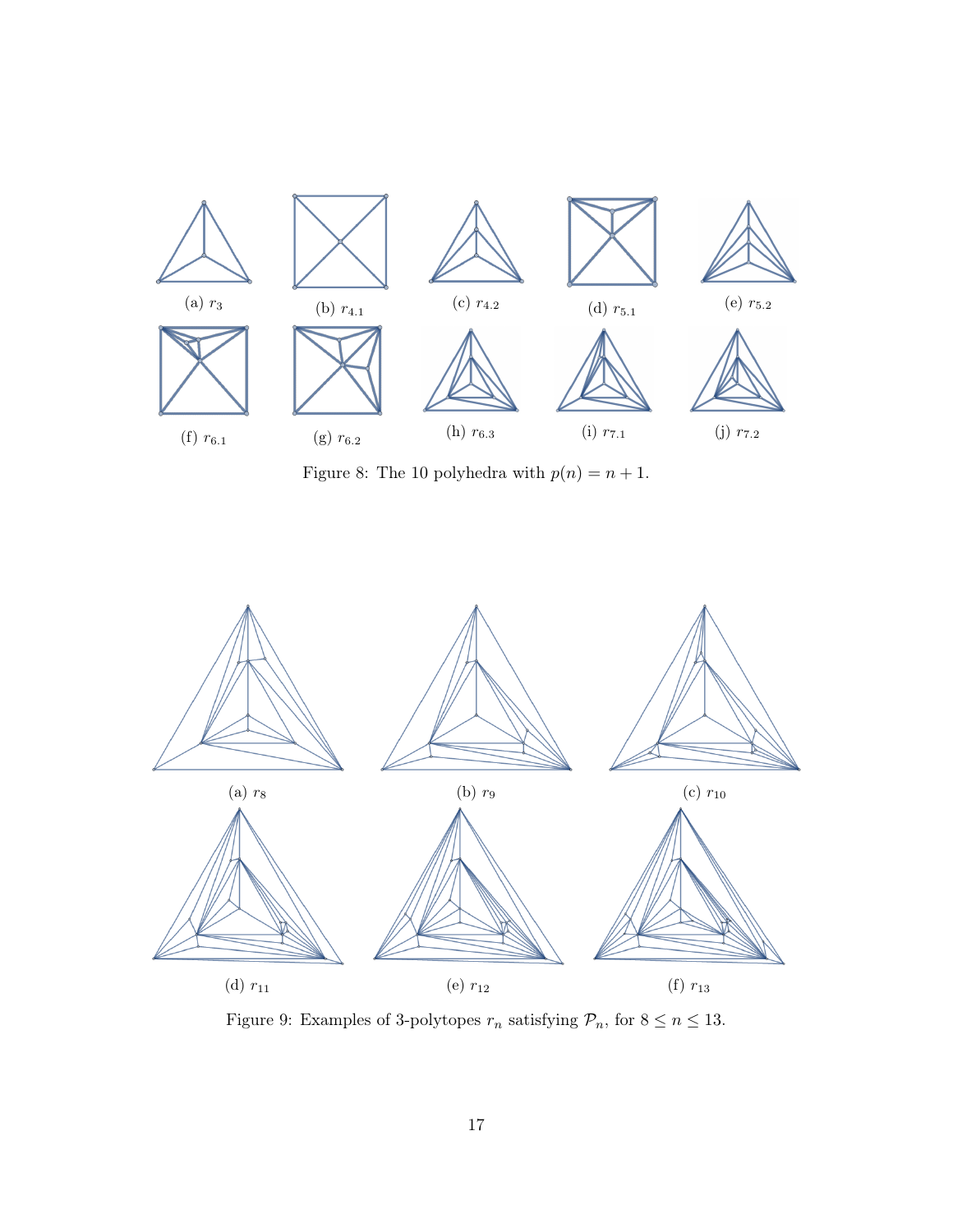<span id="page-17-0"></span>

Figure 10: A graph  $r_{15}$  satisfying  $\mathcal{P}_{15}$ , obtained from  $r_{14}$  (Figure [1\)](#page-5-0) by deleting the dashed edge and inserting  $v_j$ ,  $27 \le j \le 31$ , and their incident edges.